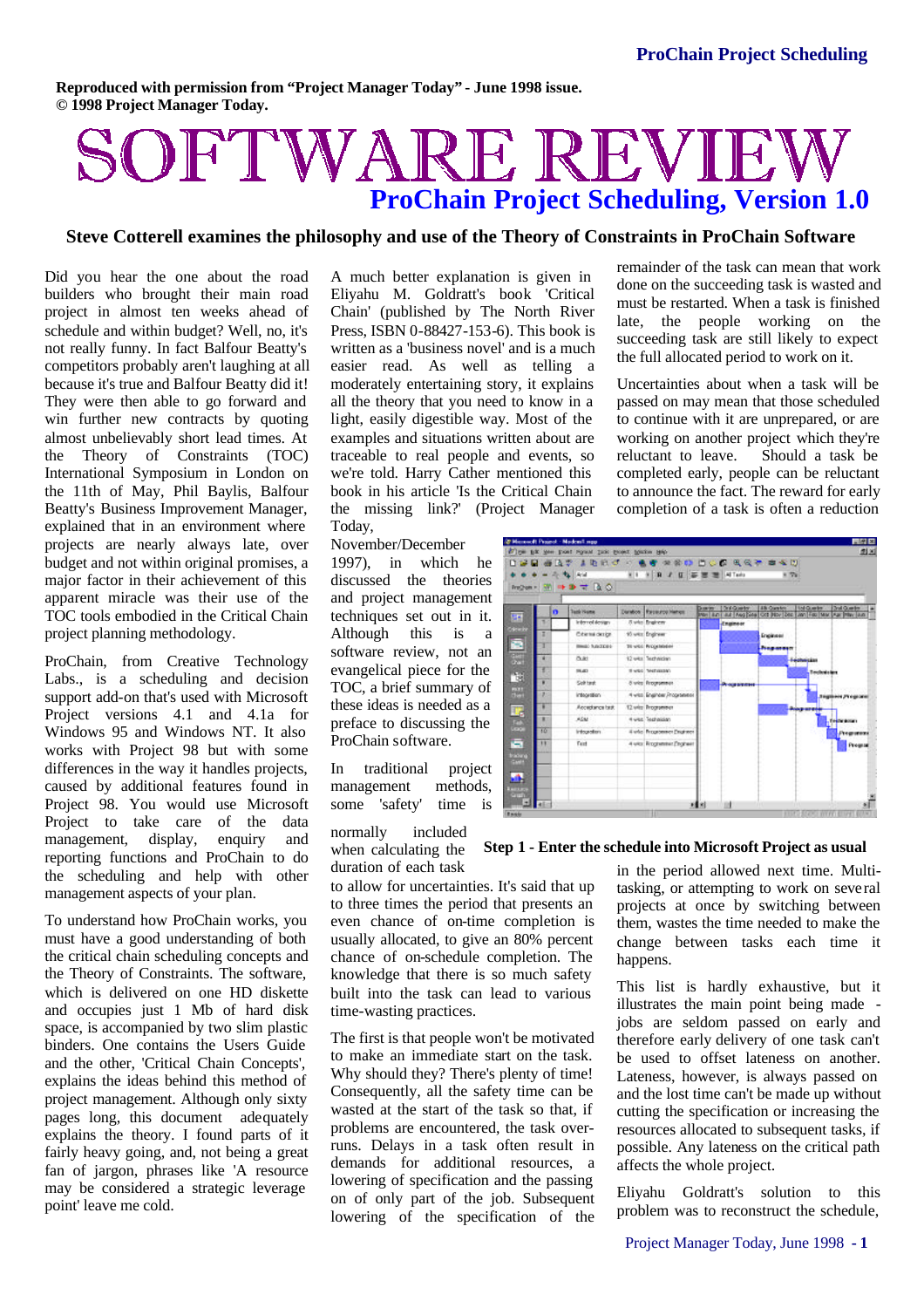## **ProChain Project Scheduling**

cutting out the 'padding' of tasks with safety time, and establishing the 'Critical Chain'. This is done by drawing the schedule as normal and resolving any resource contentions ('levelling the load') by identifying tasks requiring the same resource simultaneously. One of the

'wake-up calls'. They are placed before critical tasks to alert resources not involved with the previous task, of their impending involvement. Creative Technology's justification for not putting a resource buffer before every task is that, where a resource is scheduled to carry out more than one

開閉区 **Jo Microsoft Project - Marketi', noc** |口船国 雷尿性 ||2 (2)||2 (2)||2)||4 (8)||2)||2)||2 (8)||2)||2)||2)||2 (8)||2)||2)||2 (8)||2)||2 (8)||2)||  $......$ ×.  $\frac{1}{2}$  $|m p m|$  (iii)  $\bullet \bullet \pm 3$  0 Dunder Postale Service and Service and Service and Service Control of the Service Control of Service Control of Service Control of Service Control of Service Control of Service Control of Service Control of Service Control of Service Con  $\bullet$ **STATISTICS** 16 wis Engrave Ertemal destro tū ivis Properne Brick fundition  $0.61$ 12 mis Technicia  $\overline{a}$ Audio Technicia D. **SWITH ENGINEER Harvior** 4 mis Engineer Pros Engineer Pre (2 mia Programme E. Acceptance for A7M 4 arts Declinicas Highan 4 wis Programme Brg Programm e. Tell 4 ans Programmer Anglice **Throw** ø ad at **BYPPERINTER** 

## **Step 2 – Using ProChain, "Level the Load".**

conflicting tasks is then brought forward until the conflict disappears. The critical chain is the term used to describe the series of tasks that determines the overall project duration when both precedence and resource dependencies are taken into account. His next step was to create a set of four 'buffers' or aggregated periods of safety time established to protect blocks of tasks. The most important of these is the 'project buffer'. This sits at the end of the project, after the final task, and protects the delivery date of the whole project. All start dates are calculated as late starts, projecting back from the beginning of the project buffer.

Because the safety periods have been removed from individual tasks, any overrunning task on the critical chain will immediately cause the use of some of this buffer, signalling to the Project Manager that his attention is required to a problem. Compare this to the traditional solution, where the Manager would probably not become aware of the problem until the task's individual safety time is exhausted. The other big advantage gained by using this method is that if a task finishes early, the time saved is available to the project as a whole.

'Feeding' buffers are established wherever non-critical tasks connect with the critical chain. They protect the critical chain from delays in non-critical project areas, and act as an early warning system of problems in those areas. 'Resource' buffers can usually best be described as



consecutive task, he or she will be aware of the proximity of the

The last type of buffer used is the 'strategic resource' buffer. This is

succeeding tasks.

task using this resource. This would help protect the bottleneck from delays in the project, and thus keep work available to it as scheduled. It would also serve as an early warning of impending problems in maintaining the supply of work.

Once the project has been scheduled, it is updated by collecting and analysing how much work remains to be done on any task in progress. In this way the likely start dates of successor tasks can be established and early warning can be given of likely problems. Rescheduling the entire project should seldom be necessary and should be avoided if possible.

The ProChain software installation, which must be done after Microsoft Project has been

installed, presented no difficulty. The immediate indication that ProChain is present, once you start Project, is the existence of the ProChain toolbar containing just seven buttons. This toolbar can be anchored to an existing toolbar or any edge of the screen or allowed to float anywhere on the screen.

The first step in managing any project is to schedule it. To this end you use Project's own tools to enter the basic project schedule data including the tasks, resources and dependencies. At this stage you need to bear in mind that the project will be managed using ProChain. It's important that you add only logical task dependencies and that the project ends with a single, final task.

When the logical Gantt chart is complete, you use a button on ProChain's Project Scheduling Options dialog box to 'Level the Load' and remove all resource contention by placing tasks at their latest possible starting points. Resource availability and requirements, task priorities and dependencies are all taken into account. ProChain repeatedly processes the schedule, searching for the best possible set of options. You can opt for either a simple search or a maximum search. Unless you're using a slow machine or have a large schedule, it's probably better to let ProChain consider every possible combination and produce the most effective schedule it can because the additional time taken for a maximum search doesn't seem significant.

While using the Project Scheduling Options dialog box, you'll have noticed that it contains useful information about your project's status. Besides recording the project status date, it displays the

| 甌                    | o   | Took Neare          | Durchery Pleasurer Newerk   | Dalleton | <b>Shill County Diret</b> | <b>ISV CAMPA</b> | 140 Guardia<br>May Juan Juan Mug Sep Oct Prov Dec   Bar   Patz Max Juan   Hay Juan | <b>Shift Council Dirt</b> |
|----------------------|-----|---------------------|-----------------------------|----------|---------------------------|------------------|------------------------------------------------------------------------------------|---------------------------|
| $-444.44$            |     | <b>EDITOR GREGE</b> | Il ivits integrate          |          | dramatic                  |                  |                                                                                    |                           |
|                      | э   | Edenal destro       | 16 min Etraneer             |          |                           | <b>Endnem</b>    |                                                                                    |                           |
| 22 M                 |     | Basic tunctions     | 19 Mis Programmer           |          |                           |                  | Ping areas                                                                         |                           |
|                      | ٠   | Phillod             | 12 wis Technician           |          |                           |                  | <b>Sechnizion</b>                                                                  |                           |
|                      |     | 0.85                | fi win Technician           |          |                           |                  | Technician                                                                         |                           |
| R.                   |     | 30911440            | <b>East Programmer</b>      |          |                           |                  | <b><i><u>Power and many</u></i></b>                                                |                           |
|                      | ٠   | <b>Integration</b>  | 4 ndg Engineer Programmer   |          |                           |                  |                                                                                    | Engineer Programs         |
|                      | ٠   | Acceptance feat     | 12 with Programmer          |          |                           | Рефракцион       |                                                                                    |                           |
| 馬                    |     | A75H                | 4 into Technician           |          |                           |                  |                                                                                    | <b>Toenreolen</b>         |
|                      | -10 | <b>Integrate</b>    | 4 wis Programme Brigineer   |          |                           |                  |                                                                                    | Programmed                |
| ē                    |     | THE                 | 4. INTS PROgrammer Brighton |          |                           |                  |                                                                                    | Pregnan                   |
|                      |     |                     |                             |          |                           |                  |                                                                                    |                           |
|                      |     |                     |                             |          |                           |                  |                                                                                    |                           |
| vedera<br>Gard<br>b. |     |                     |                             |          |                           |                  |                                                                                    |                           |

#### **Step 3 - ProChain calculates the critical chain.**

number of tasks and critical chain tasks the schedule contains, and how many resources are overloaded. A click on the Network Data button displays more information about your schedule, including the last task finish date and information about tasks without predecessors or successors and task constraint details. As the information in these boxes is updated in real time, it can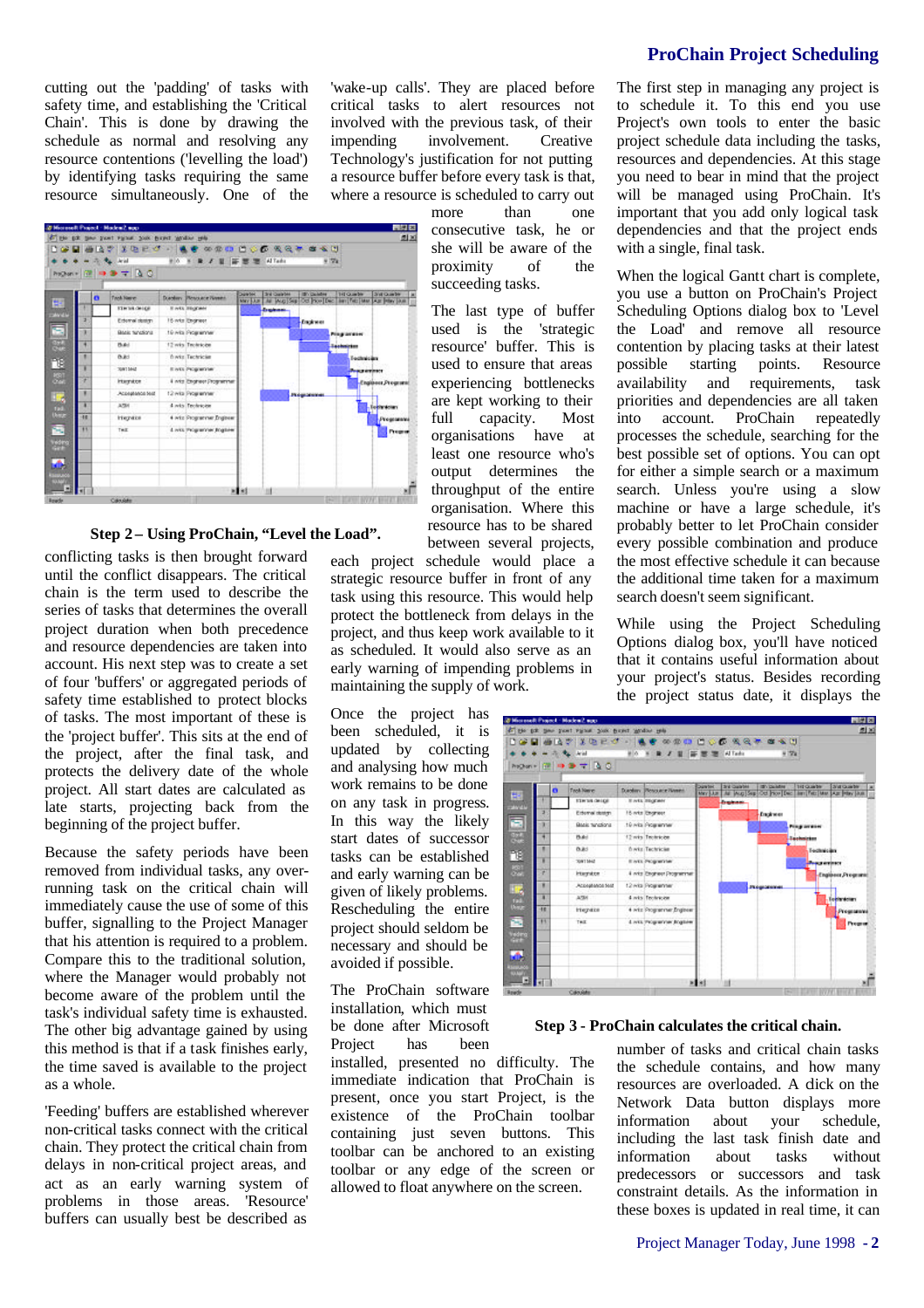**ProChain Project Scheduling**

give you a useful overview of your schedule and reassurance that it's properly constructed (or not, as the case may be!).

At this point it's necessary to figure out the critical chain. ProChain does this automatically, doing the best job it can. During our tests we couldn't find fault



### **Step 4 – Decide on the sizes of your buffers.**

but, should you not agree with ProChain's analysis of the situation, you can manually toggle individual tasks on and off the critical chain. You can choose how to display the schedule, colouring the critical and non-critical tasks to distinguish between them. Five new filter options are added to Project's menu at installation. One of these, Critical Chain, can be used to suppress the display of all non-critical tasks. The other filters relate to resource and non-resource buffers, scheduled tasks and strategic tasks.

In Goldratt's book, there's an illustration of a schedule with a dotted line linking all the tasks on the critical chain. ProChain doesn't have this facility and we think that it would be a useful feature, especially where large schedules are involved.

It's now time to define the parameters for the buffers to be used. Besides selecting the colour for each buffer, you must decide how big the default size for each buffer type should be. For resource buffers, you enter the number of days you want included in the buffer. The manual suggests a default of fourteen and initially, it probably makes sense to go along with that figure. When entering durations for the project, feeding and strategic buffers, you can enter a specific number of days and/or a percentage of the total duration of the chain of tasks that the buffer terminates. The manual proposes that 50% of the chain length is a sensible figure. However, in future scheduling operations you'll have the benefit of your

own experience to draw on and may choose alternative buffer durations.

For people who want to be involved in higher mathematics, there's an option to calculate the length of your buffers according to a far more sophisticated method. Some people may find that

method useful but we're sure that the vast majority will be happy using the percentage method outlined above. Setting default buffer lengths doesn't prevent you from making adjustments to the duration of individual buffers after they've been created - they're all editable. If your project includes the use of a strategic resource, it's at this point that you tell ProChain which resource it is, to enable strategic buffers to be put in the right places.

Once the buffers have been created and if necessary, edited, they must be inserted into the schedule, moving tasks as early as possible to fit the buffers. This is also an automatic process, requiring no more from you than a click on the 'Execute' button. The end of the project is the end of the project buffer and it's helpful to display the appropriate date there. This can be done using Project's Format Bar option to display the Finish

Date to the right of the bar.

Unfortunately, during tests we noticed that, if the project overruns and the project buffer is completely used up, the length of the bar doesn't grow, nor does the end date change. Apparently, this is only so on Project 98 systems and on earlier versions the date does change. Creative Technology is currently investigating and,

we're told, this problem shouldn't exist in the

new version available during June (more about this later) because the date display will be automated.

Because ProChain uses its own algorithms to calculate your schedule updates, it is important that you use ProChain's own project scheduling and update features rather than Project's. If, in a moment of lapse, you use a Project scheduling feature, it is likely that the tasks and buffers in your plan would be erroneously moved from where ProChain had placed them. It would be best if ProChain disabled those Project features that you should not use but, unfortunately, this isn't the case. We therefore think that it's particularly important that you save your work regularly and keep backups so that should the worst happen, you can restore a recent, unspoilt copy of your plan.

Updating your schedule is an easy twostage process. Having pressed the ProChain toolbar Update Tasks button, you first edit the project status date to reflect the date upon which the update data was collected. ProChain then cycles you through all the tasks where it calculates that updating is required. You merely enter the remaining duration of each task. ProChain won't let you enter progress out of order, nor will it let you enter progress on a task that it judges cannot have started because the predecessor task has not finished. When you've finished, ProChain automatically updates the schedule. Work done is noted on the tasks and, if any task is falling behind schedule, the appropriate buffer begins to be consumed, signalling that attention needs to be paid to a potential problem.

|                 |                 |                      | 20 Pa And                   | 955 WE         | Ⅱ/Ⅱ 正置 图                     | All Teaks         |                    |            | <b>R-72a</b>                 |                                                                          |     |
|-----------------|-----------------|----------------------|-----------------------------|----------------|------------------------------|-------------------|--------------------|------------|------------------------------|--------------------------------------------------------------------------|-----|
| Program+1       |                 |                      | $x \rightarrow x + 30$      |                |                              |                   |                    |            |                              |                                                                          |     |
|                 |                 |                      | External design             |                |                              |                   |                    |            |                              |                                                                          |     |
| 骺               |                 | o                    | Test Final                  |                | Diadlos Resource hanes       | <b>41 Guarter</b> | <b>Tat Guartar</b> |            | 2nd Guarter                  | 3rd Quarter<br>See Oct Prov Dec Jum Pes We Hot Mey Jum Jul 1420 Sep Oct- | 横浜市 |
|                 | ×               |                      | External design             |                | 15 wer Engineer              | <b>Engineer</b>   |                    |            |                              |                                                                          |     |
| Colorida        |                 |                      | Basic functions             |                | 15 year Programmer           | يحصص والمتراسلة   |                    |            |                              |                                                                          |     |
| 冨               |                 | Ŧ                    | POTechnicianELL             |                | 14 days: Technisian(3%)      | Technician (FI-)  |                    |            |                              |                                                                          |     |
|                 |                 | Ð                    | <b><i>FEBATE Medion</i></b> | 73 days:       |                              |                   |                    |            |                              |                                                                          |     |
| 靏               |                 |                      | Guida                       |                | 12 with Technician           |                   | <b>Technician</b>  |            |                              |                                                                          |     |
|                 | ь               |                      | Guild                       |                | <b>Broke Techniqies</b>      |                   |                    | Tochodelan |                              |                                                                          |     |
| "说              | ü               |                      | Self Seit                   |                | E WAS PROGRAMMY              |                   | <b>Drogrammer</b>  |            |                              |                                                                          |     |
|                 | 10              | $\overline{\bullet}$ | FREE-Scotcher States        |                | 14 days: Esginew 0%1         |                   |                    |            | <b>Engineer[Fill</b> ]       |                                                                          |     |
| PORT<br>Charl   |                 | m                    | <b>PREPAGE ARM OF \$10</b>  |                | 14 dilute Programmer (ON)    |                   |                    |            | Programmer(M5)               |                                                                          |     |
|                 | 12              | 司                    | PERSON THE JUNEAU           | <b>BB GAMA</b> |                              |                   |                    |            |                              |                                                                          |     |
| 嗎               | 10              |                      | Information                 |                | 4 wird. Engineer Provacement |                   |                    |            | <b>Jinginson Programment</b> |                                                                          |     |
|                 | $\overline{14}$ |                      | Acceptance leat             |                | 12 wis Pragment              |                   |                    |            | <b>Programmer</b>            |                                                                          |     |
|                 | π               | W)                   | FRIT notmicked AS           |                | 14 days Technician PST       |                   |                    |            | Learne is an include         |                                                                          |     |
|                 | <b>TE</b>       | 斷                    | PEMcrophaneo fol            | 30 days:       |                              |                   |                    |            |                              |                                                                          |     |
| æ               | $\overline{1}$  |                      | ASM                         |                | 4 year Technisian            |                   |                    |            | Technology                   |                                                                          |     |
| <b>Children</b> | 18              | Ŧ                    | FREE converter for          |                | 14 days: Programmer(O%)      |                   |                    |            | Programmer[Fiv]              |                                                                          |     |
| الأنتان         | 18              | m                    | <b>FOC</b> soles in this of |                | 14 days: Engineer(0%)        |                   |                    |            | Engineer [914]               |                                                                          |     |
| A               | 20              |                      | Indegration:                |                | 4 with Programmar Engineer   |                   |                    |            |                              | Programmen. Dagineer                                                     |     |
|                 | 3ť              |                      | Test                        |                | 4 will Programmer Engineer   |                   |                    |            |                              | Programmer, Engineer                                                     |     |
| <b>COLA</b>     | 22              | $\overline{a}$       | FBI loat-11                 | 153 days       |                              |                   |                    |            |                              |                                                                          |     |

**Step 5 – Create and insert the buffers.**

The only way to signal that you've actioned the start of a resource buffer is to write a screen note against it or manually change the bar's shape, pattern or colour according to a code of your own devising. Once resource buffers have been fully consumed, they disappear from the screen.